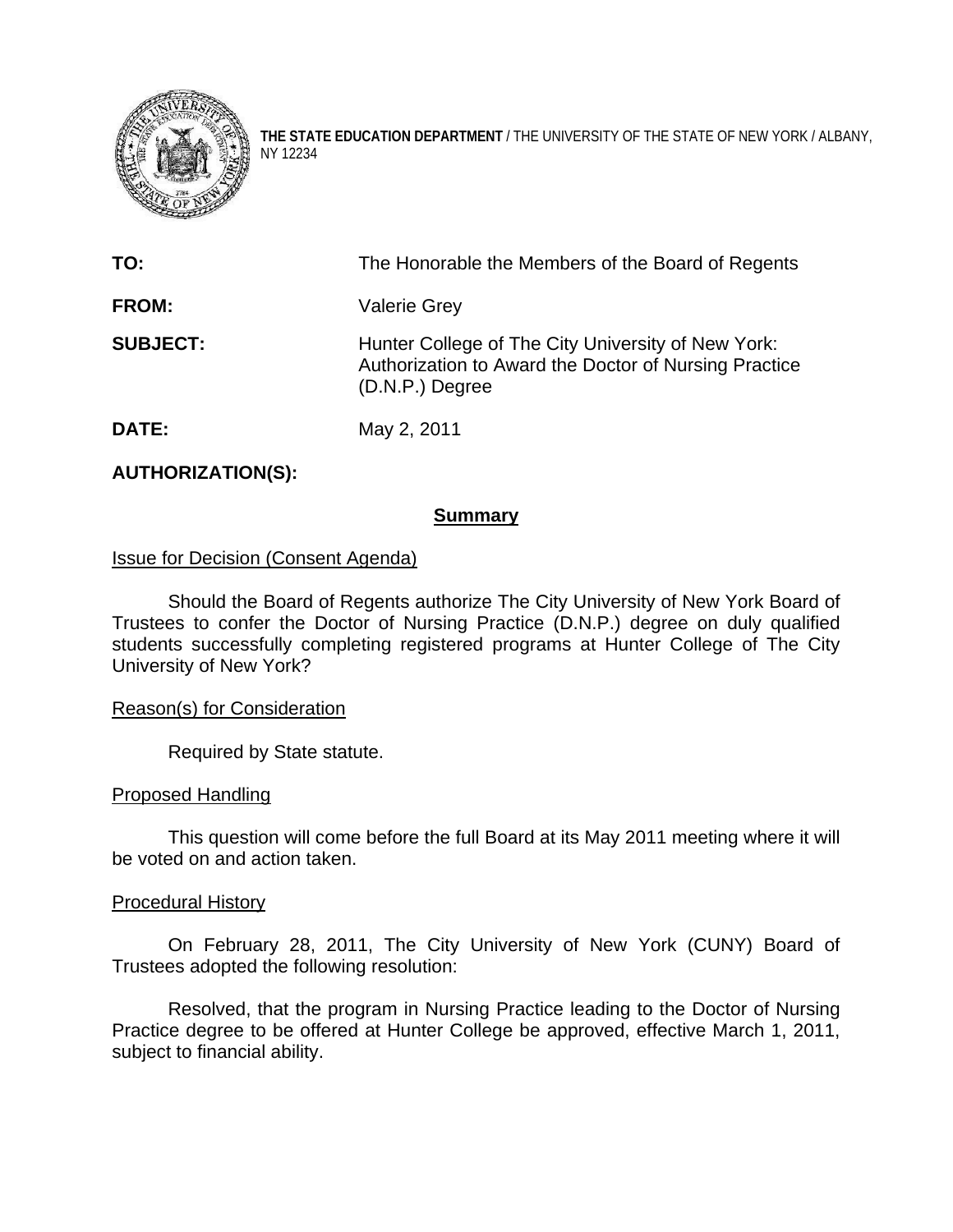On March 9, 2011, the Department received from Hunter College of The City University of New York's proposal requesting registration of four programs leading to the D.N.P. degree.

#### Background Information

Paragraph (8) of Section 6206 of the Education Law authorizes the CUNY trustees to:

"….grant the certificates, diplomas and degrees which were announced in the bulletins of the existing public institutions of higher learning published for the term beginning immediately prior to April sixteenth, nineteen hundred twenty-six, and also such other degrees and honors as the Regents thereafter specifically authorized or may hereafter authorize it to grant."

Degree authorization is necessary as the award represents Hunter College's first use of the Doctor of Nursing Practice degree title. Board of Regents approval of this authorization will allow the registration of acceptable programs leading to the D.N.P. degree.

 The D.N.P. offers an alternative to research-oriented doctoral programs, such as the Doctor of Philosophy (Ph.D.) and the Doctor of Nursing Science (D.N.S.). Nurses with either a bachelor's or master's degree will have curricular pathways to the doctoral level. The national organization that represents baccalaureate and higher degree programs in nursing, the American Association of Colleges of Nursing, is moving toward a requirement that all programs to prepare advanced practice nurses (nurse practitioners and clinical nurse specialists) be at the doctoral level and that the degree to be awarded is the D.N.P. The School of Nursing seeks to offer the D.N.P. degree in keeping with national trends and requirements.

Upon approval, Hunter College would be the first CUNY institution authorized to confer the D.N.P. degree. There are three State University of New York institutions (Binghamton, Buffalo and Stony Brook) that offer the D.N.P. degree. New York State also has six private institutions authorized to award the D.N.P. degree: Columbia University, Daemen College, New York University, Pace University, St. John Fisher College and the University of Rochester. At this time, there are 138 schools throughout the nation that offer D.N.P. programs, with approximately 100 more schools working to develop such programs.

The proposed D.N.P. degree programs are consistent with Hunter College's mission and reputation as an institution with considerable experience and expertise gained from many years of offering a range of graduate degrees for advanced practice nurses. The Hunter-Bellevue School of Nursing currently offers programs of study leading to the B.S. and M.S. degrees in Nursing. Additionally, post-master's Advanced Certificate programs are available to prepare nurse practitioners and nurse educators**.**  Also, Hunter-Bellevue School of Nursing, in conjunction with the College of Staten Island and Lehman College**,** is a participant in the research-oriented Doctor of Nursing Science degree program offered by The City University of New York's Graduate Center.